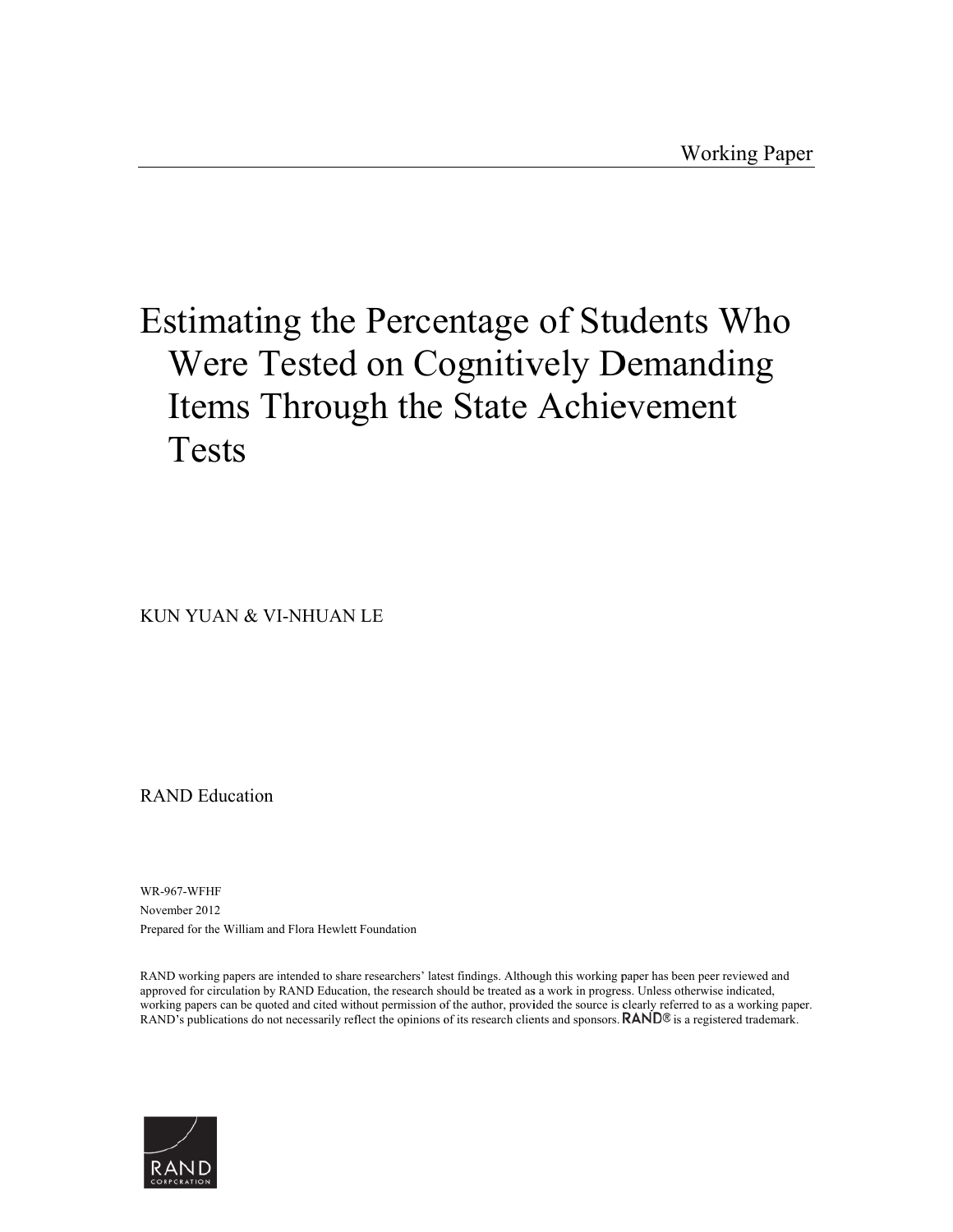#### **SUMMARY**

In 2010, the William and Flora Hewlett Foundation's Education Program initiated its strategic Deeper Learning Initiative that focuses on students' mastery of core academic content and their development of deeper learning skills (i.e., critical-thinking, problemsolving, collaboration, communication, and learn-how-to-learn skills). One of the goals of the Deeper Learning Initiative is to improve the proportion of U.S. elementary and secondary students nationwide being assessed on deeper learning skills to 15 percent by 2017. The Foundation asked RAND to conduct a study to examine the percentage of U.S. elementary and secondary students being assessed on deeper learning skills at the beginning of the Deeper Learning Initiative.

#### **ABOUT THE STUDY**

#### *Selection of State Mathematics and English Language Arts Tests in 17 States*

To estimate the percentage of U.S. elementary and secondary students assessed on deeper learning, we had to identify measures of student learning to be included in the analysis. Moreover, we needed access to information about test items and the number of test takers for each measure. We started by searching for tests for which these two types of information were publicly available.

We conducted a literature review and an online information search, consulted educational assessment experts, and considered a variety of tests to be included in the analysis, such as statewide achievement tests, Advanced Placement (AP) tests, International Baccalaureate (IB) exams, and benchmark tests. Among the tests we considered, information about both the test items and the number of test takers was available only for state achievement tests. Therefore, state achievement tests were the only type of student measures that we could include in this project.

Given the available project resources, it was not feasible to analyze the state achievement tests for all states, so we had to prioritize by focusing on a group of states whose achievement tests had higher probabilities of assessing deeper learning than those used in other states. We conducted a literature review on the design, format, and rigor of statewide achievement assessments. Prior literature suggested 17 states whose state achievement tests were more cognitively demanding and might have a higher probability of assessing deeper learning. Because statewide mathematics and English language arts tests are administered to students in grades 3–8 and in one high school grade level in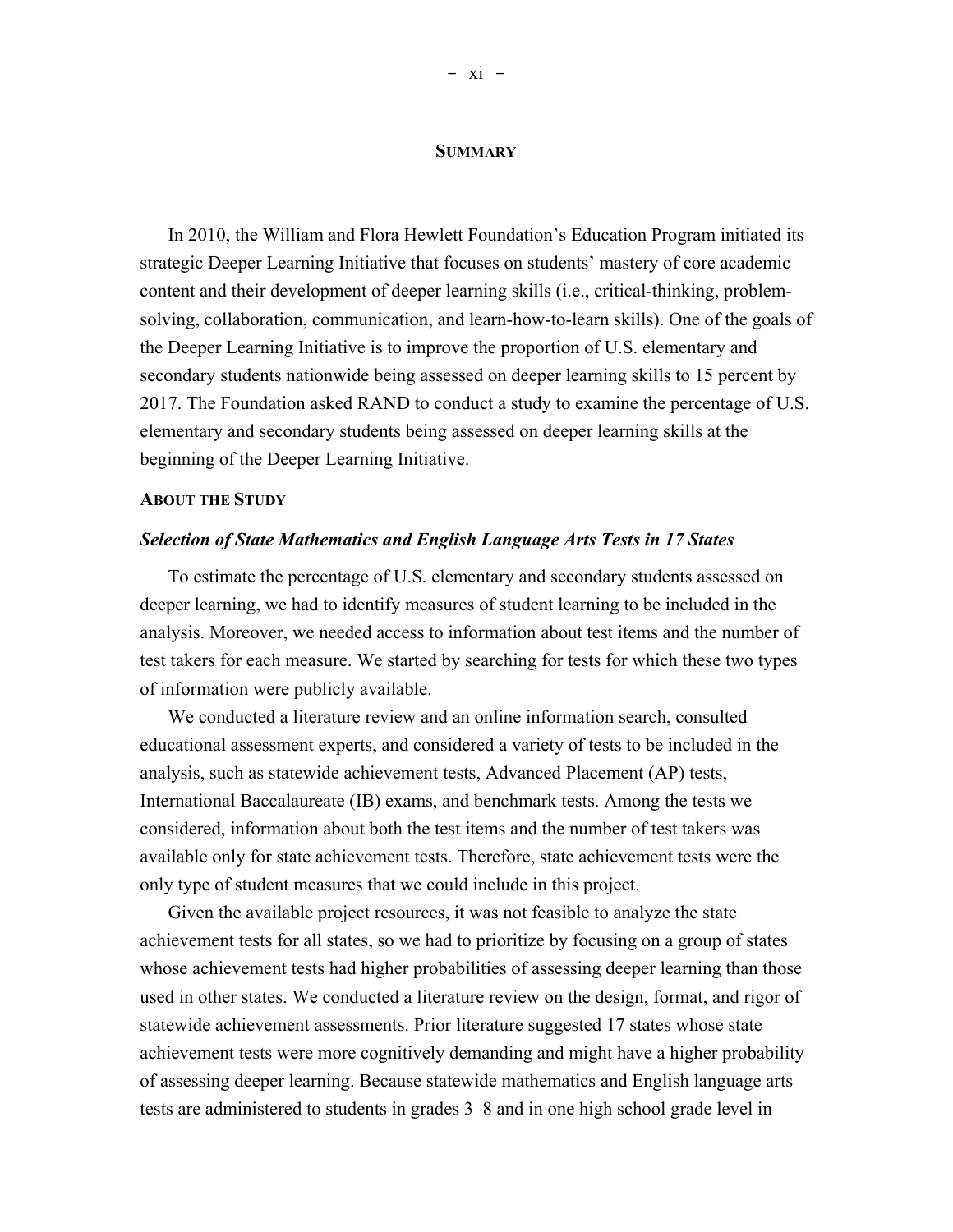most states, our analyses of the items focused on mathematics and English language arts tests at these grade levels in these 17 states.

## *Using Webb's Depth-of-Knowledge Framework to Analyze the Cognitive Processes of Selected Deeper Learning Skills*

The manner in which students are assessed on the state exams restricted our analysis to two types of deeper learning skills: critical-thinking and problem-solving skills and written communication skills. To determine the extent to which each state test measures these deeper learning skills, we reviewed multiple frameworks that had been used to describe the cognitive processes of test items and learning tasks.

The frameworks we reviewed included Norman Webb's (2002a) four-level Depth-of-Knowledge (DOK) framework; Andrew Porter's (2002) five-level cognitive rigor framework; Karin Hess et al.'s (2009) matrix that combines Webb's DOK framework and Bloom's Taxonomy of Educational Objectives; Newmann, Lopez, and Bryk's (1998) set of standards to evaluate the cognitive demand of classroom assignments and student work; and Lindsay Matsumura and her colleagues' (2006) instructional quality assessment toolkit to measure the quality of instruction and the cognitive demand of student assignments.

Although these frameworks differed in their structure and purpose, they all focused on describing the cognitive rigor elicited by the task at hand. Therefore, we decided to assess whether a state test met the criteria for a deeper learning assessment based on the cognitive rigor of the test items. Among the five frameworks we reviewed, Webb's DOK framework is the most widely used to assess the cognitive rigor of state achievement tests and best suited the needs of this project. Therefore, we adopted Webb's DOK framework to analyze the cognitive rigor demanded of state tests.

Webb defined four levels of cognitive rigor, where level 1 represented recall, level 2 represented demonstration of skill/concept, level 3 represented strategic thinking, and level 4 represented extended thinking. We applied Webb's subject-specific descriptions for each of the DOK levels for mathematics, reading, and writing in our analysis. Our review of the DOK framework suggests that the cognitive demands associated with DOK level 4 most closely match the Deeper Learning Initiative's notion of deeper learning, so we use DOK level 4 as our indicator that a test item measures deeper learning.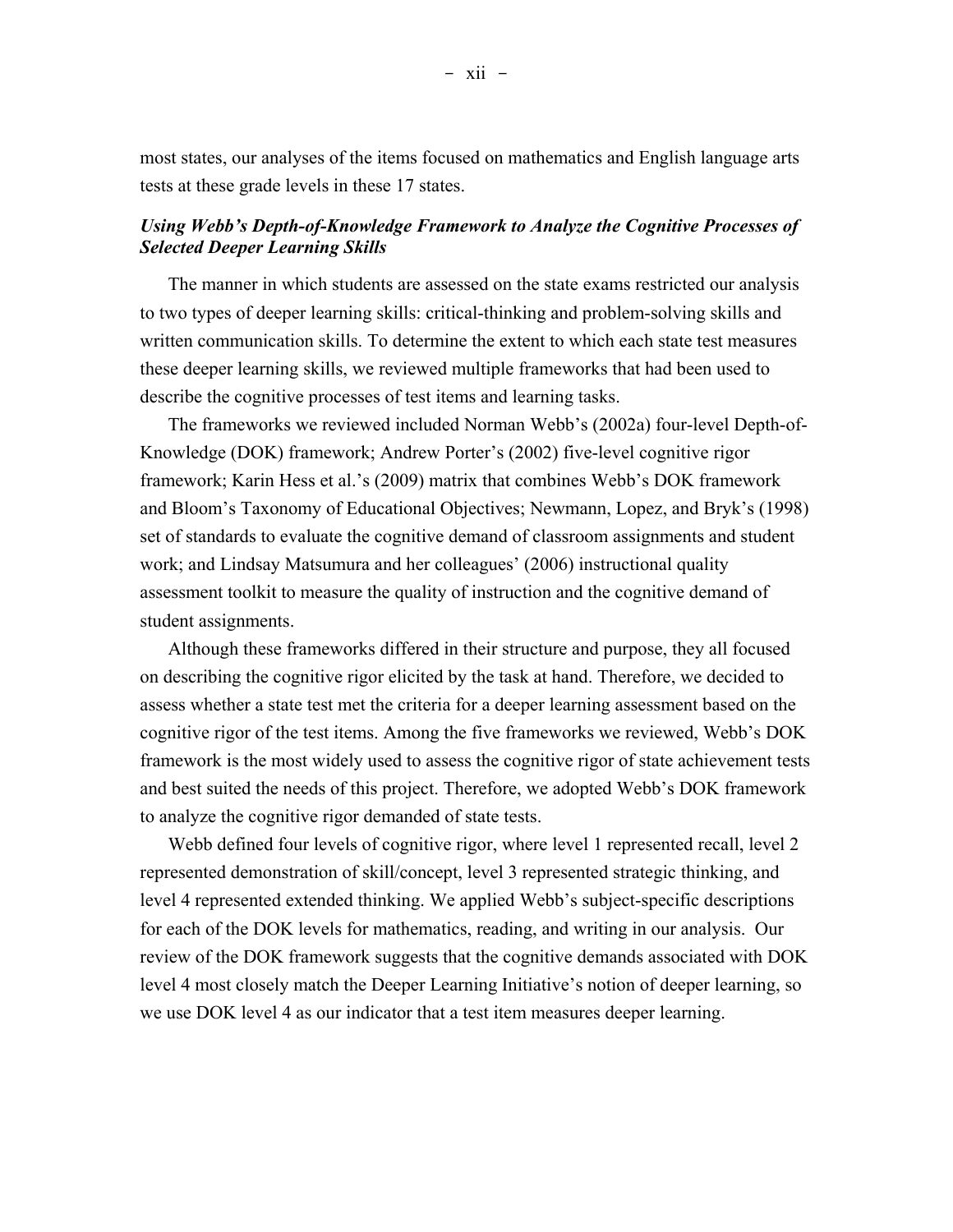#### **FINDINGS**

## The Overall Rigor of State Mathematics and English Language Arts Tests in 17 States **Was Low, Especially for Mathematics**

For each state test, we applied Webb's DOK framework to analyze the cognitive rigor of individual test items and summarized the percentage of items that met the criteria for each DOK level. Two researchers and two subject experts rated the cognitive rigor of more than 5,100 released state test items using Webb's DOK framework, with two raters per subject. The inter-rater reliability was high (above 0.90) for both subjects.

In general, the cognitive rigor of state mathematics and English language arts tests was low. Most items were at DOK level 1 or 2. Open-ended (OE) items had a greater likelihood of reaching DOK level 3 or 4 than did multiple-choice (MC) items. Figure S.1 shows the average percentage of test items at each DOK level by subject and item format.





MC and OE items had different likelihoods of being rated at DOK level 4, so we set two different criteria for a test to be considered as a deeper learning assessment that took into account the question format. Criterion A was more strict; it required that 5 percent of MC items were rated at DOK level 4 and at least one OE item was rated at DOK level 4. Criterion B was less strict; it required that 5 percent of MC items were rated at DOK level 4 or at least one OE item was rated at DOK level 4. We chose 5 percent as the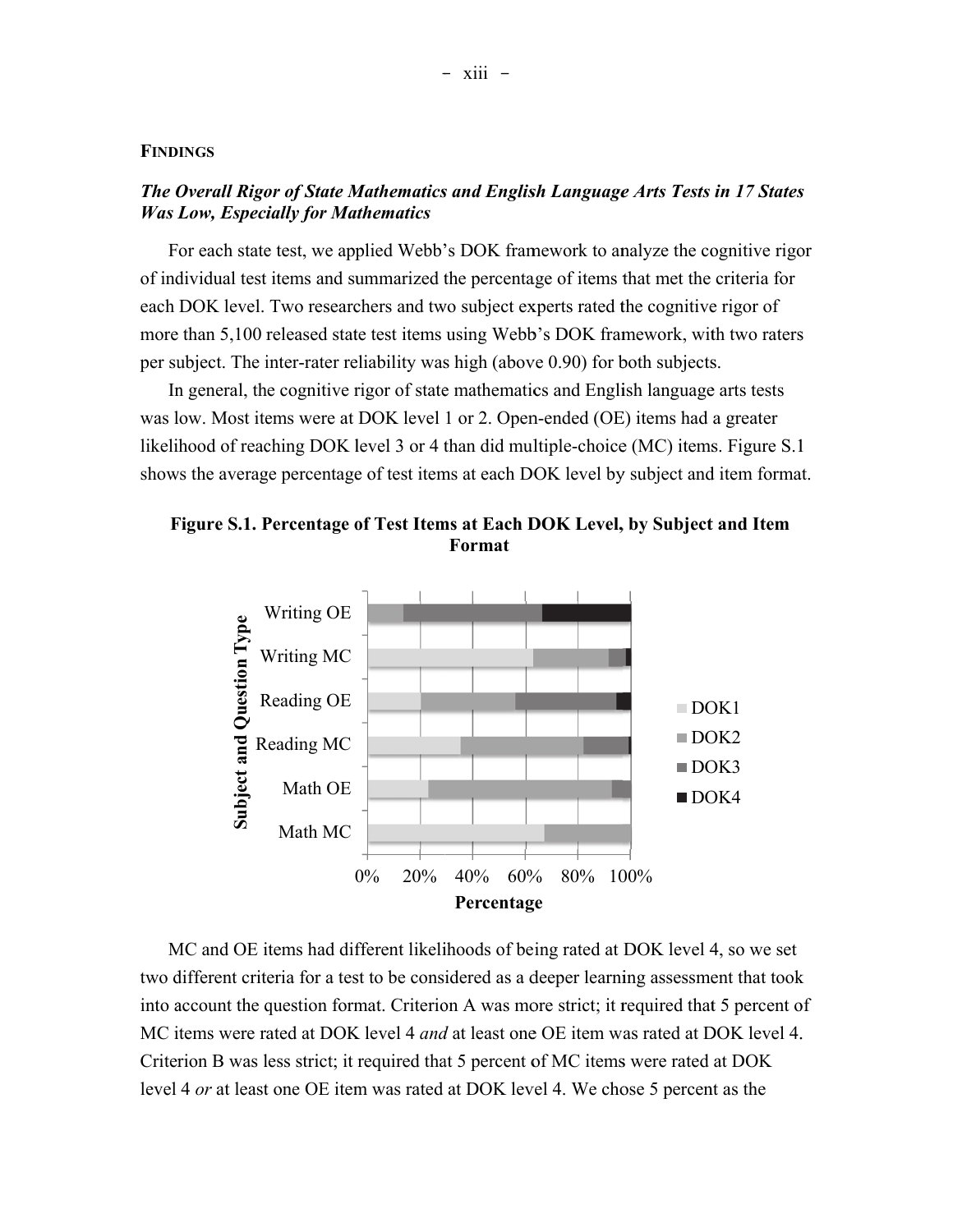cutoff level for MC items because it is the mean (and median) percentage of reading items that were rated at DOK level 4 on state reading tests across the 17 states..

We judged each test separately on the two criteria, giving us a range of results depending on how strictly deeper learning assessment was defined. None of the state mathematics tests we analyzed met the criteria for a deeper learning assessment using either criterion. Depending on the criterion we used, between 1 and 20 percent of the state reading tests and 28–31 percent of the state writing tests we analyzed qualified as deeper learning assessments.

# *Only 3–10 Percent of U.S. Elementary and Secondary Students Were Assessed on Selected Deeper Learning Skills Through State Mathematics and English Language Arts Tests*

Using our DOK coding results and 2009–2010 student enrollment data from the National Center for Educational Statistics, we estimated the percentage of U.S. elementary and secondary students assessed on deeper learning skills in mathematics, reading and writing, under the assumption that none of the tests in the other states not analyzed in this study measure deeper learning. We found that 0 percent of students in the U.S. were assessed on deeper learning in mathematics through state tests, 1–6 percent of students were assessed on deeper learning in reading through state tests, and 2–3 percent of students were assessed on deeper learning in writing through state tests. Overall, 3–10 percent of U.S. elementary and secondary students were assessed on deeper learning on at least one state assessment.

We also estimated the percentage of students assessed on deeper learning based on different cutoff scores for MC items. Results showed that when a cutoff percentage for MC items of 4 percent or higher was adopted, the final estimation of U.S. elementary and secondary students assessed on deeper learning through the state mathematics and English language arts tests stays approximately the same.

## **INTERPRETING THE RESULTS**

As described above, the types of assessments analyzed and the range of deeper learning skills evaluated in this study were limited due to the requirements on access to both test items and the number of students taking the test and the current status of the assessment landscape for deeper learning skills. The criterion used to define what counts as deeper learning also has limitations in its capacity to capture deeper learning comprehensively. Moreover, cognitive rigor represents only one dimension of deeper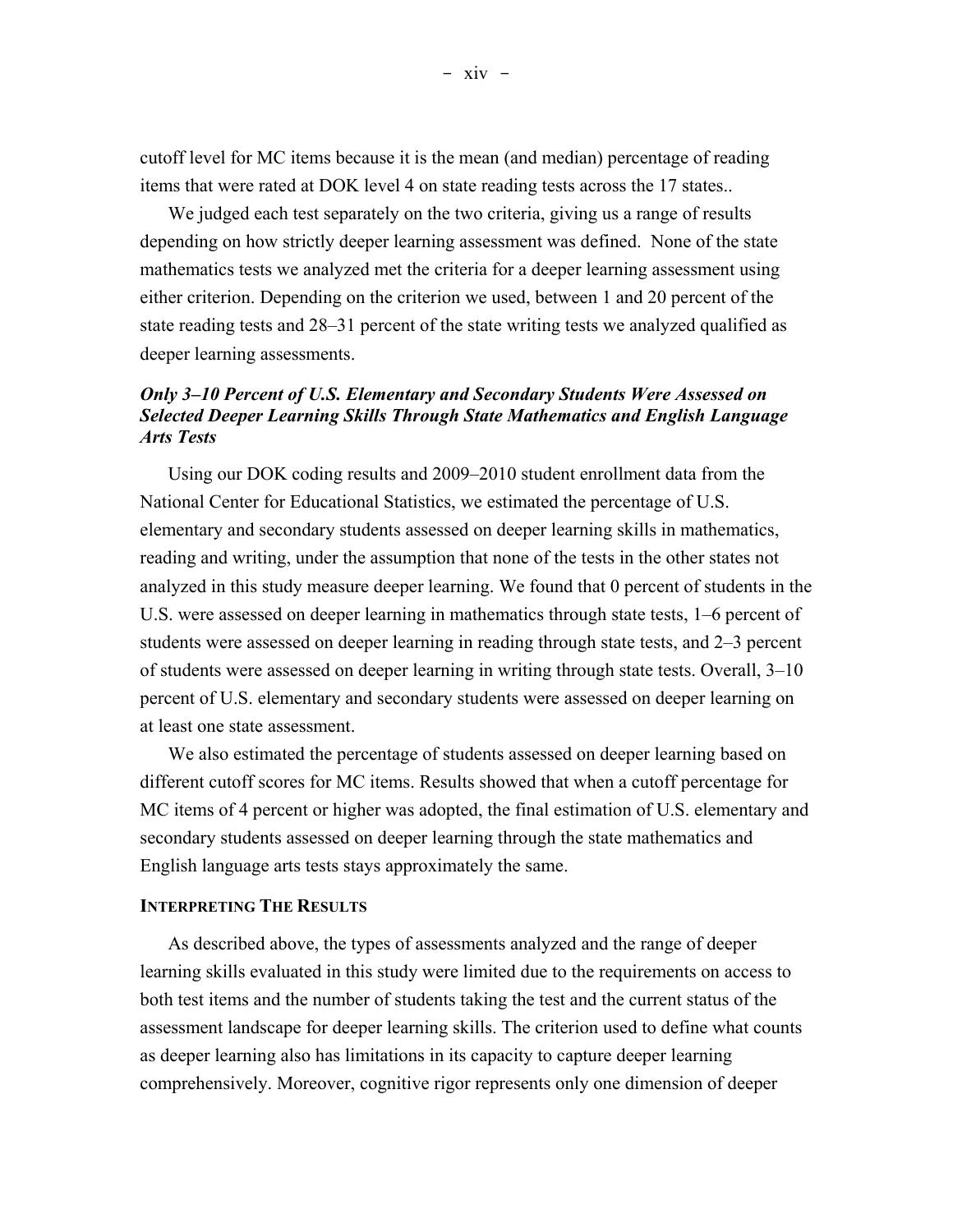learning. Thus, the study enacted is somewhat different from the one envisioned at the beginning.

In addition, there are several caveats worth noting when interpreting the results of this analysis. First, a lack of information about the test items and the number of test takers for other types of tests, such as AP, IB, and benchmark tests, prevented us from examining the extent to which these tests measure deeper learning skills. This constraint likely means that our findings underestimate the percentage of students assessed on deeper learning skills in our sample of states.

Second, the content and format of state achievement tests and resource constraints did not allow us to analyze mastery of core content, collaboration, oral communication, or learn-how-to-learn skills. Although omitting these deeper learning skills might have caused us to overestimate the percentage of state tests that meet the criteria for deeper learning assessments, doing so allowed us to conduct meaningful analysis of the extent to which the current state tests measure other important aspects of deeper learning.

Third, given the available project resources, we had to prioritize by focusing on 17 states' tests identified by prior studies as more rigorous than those used in the other twothirds of U.S. states. We assumed that the results about the rigor of the 17 state tests published in prior reviews were accurate and that the tests' level of rigor had not changed substantially since those reviews were conducted. We also assumed that none of the tests used in the other two-thirds of states would meet the criteria for deeper learning assessments.

Fourth, the determination of whether a state test met the criteria for a deeper learning assessment might be biased because the full test form was not available in some states and the unreleased items might be different than the released items in the extent to which they measure deeper learning skills. However, the issue of partial test forms is unavoidable. There are a number of reasons states do not release full test forms and we could only work with the items they did release.

Fifth, we assessed whether a state test met the criteria for a deeper learning assessment based on the percentage or number of test items rated at the highest DOK level. We also considered using the portion of the total test score that is accounted for by DOK level 4 items to represent the cognitive rigor of a state test. However, we could not use this measure because some states did not provide the number of score points for released items or the total score of a state test.

Sixth, the choice of the cutoff percentage of MC items rated at DOK level 4 is admittedly arbitrary. Our analysis of different cutoff scores showed that raising or